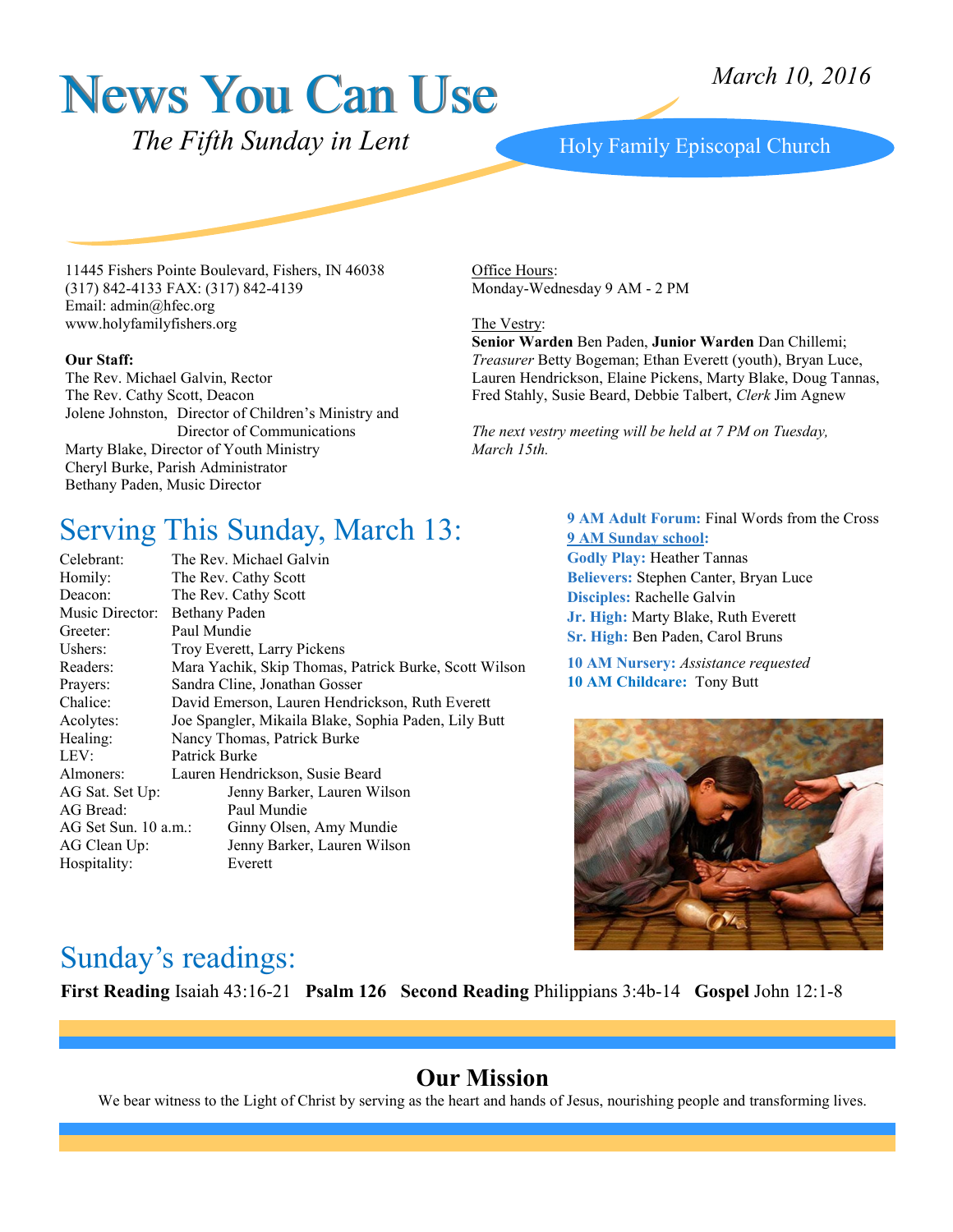# Worship and Feast Days

**Stations of the Cross:** The Stations of the Cross are a devotion which commemorates the Passion and death of our Lord. Each of the fourteen stations stands for an event which occurred during Jesus' Passion and death at Calvary on Good Friday. The Stations are often prayed during Lent. Deacon Cathy will lead the Stations of the Cross on Tuesday, March 15th at 6:15 PM in the church, and all are welcome to participate.

**Altar Flowers:** The 2016 sign-up sheet for altar flowers is now available in the hallway outside of the parish hall. The cost is \$55, and you are able to dedicate your gift in the bulletin. It is a great way to celebrate a birthday or anniversary or just a special remembrance of a date. You can pay by check and write "flowers" in the memo line or pay online on the HFEC website via the PayPal option on the Contact Us page.

### Christian Education

**Sunday School Teachers Needed:** Sunday school classes for children and youth are held each Sunday at 9 AM. If you are interested in volunteering as a teacher or assistant in preschool-6th grade, please go online and **[sign up](http://www.signupgenius.com/go/20f084aadaf23a3fd0-sunday1)**. Please consider serving in this important ministry.

**Final Words From the Cross:** Join us for 9 AM Adult Forum during Sundays in Lent to examine Christ's dying hours and his final words as seen and heard by those who stood near the cross. Adam Hamilton's study provides insight into the scenes we hear in readings and song, and gives an opportunity for us to reflect on Jesus at the most traumatic time in his life. This week: "I thirst."

**Confirmation Class:** Classes will be held from 11:30 AM -1:30 PM on the following remaining Sundays: March 13th and April 10th.

**Retreat Opportunity:** A retreat on white privilege and racism, led by Jonathan Gosser and Deacon Cathy Scott will be held at the Brown County Inn in Nashville, Indiana, on Friday and Saturday, April 22nd and 23rd. More information can be found by clicking **[here](http://www.holyfamilyfishers.org/hp_wordpress/wp-content/uploads/2016/02/Gosser-Retreat.pdf)**.

### Outreach Opportunities

**Outreach Focus - Homeless Month:** At the end of life we will not be judged by how many diplomas we have received, how much money we have made, how many great things we have done. We will be judged by 'I was hungry and you gave me to eat, I was naked and you clothed me, I was homeless and you took me in.' Hungry not only for bread -- but hungry for love. Naked not only for clothing -- but naked for human dignity and respect. Homeless not only for want of a room of bricks -- but homeless because of rejection. - Mother Teresa

**Delaware Township Food Pantry:** The township has asked us to help focus on the following items for donation: oatmeal packets, granola bars, applesauce, breakfast cereal, peanut butter, jelly, canned chunky soups, and macaroni & cheese. They also need toilet paper and cleaning supplies.

## Thanks Be to God

- Dan and Kate Chillemi and Chad Tunison for running the hygiene bundle outreach project; students and parents who participated in filling hygiene bundles to donate to children in need; Cathy French for donating dessert for the event
- Evelyn Johnson for donating supplies to create Anglican prayer beads
- Gary Snyder for his work in organizing the construction supplies in the attic



| March 11 |
|----------|
| March 12 |
| March 13 |
| March 14 |
| March 15 |
|          |

larch 12 Jarch 13 larch 14 Farch 15

*Happy Anniversary*

Tom & Cheri Clines March 11



Easter Egg Hunt 11:30 AM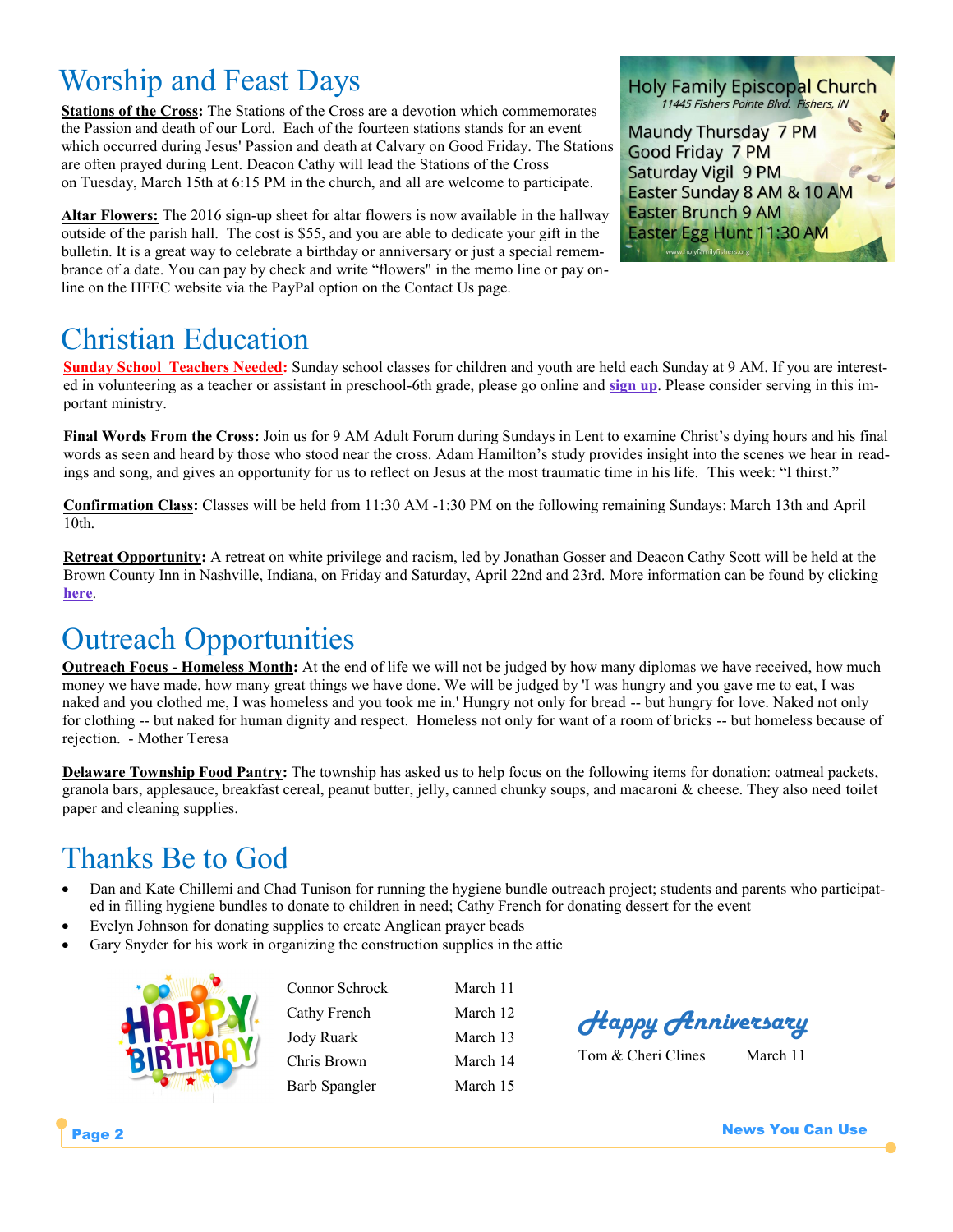# Fellowship Gatherings

**Youth Group Dinner Meeting:** Youth group members and teachers are invited to our monthly dinner meeting on March 20th from 6-8 PM at Holy Family. Please see Marty Blake for more information.

**Breakfast Buddies:** Join us for our adult meal group gathering beginning at 8:30 AM on Saturday, April 9th at the Roost in Fishers. No cooking, no clean up!

### Other News

**New Hospitality Offering:** In order to make it easy for more people to participate in the hospitality ministry, we are changing our approach starting in March for most Sundays (special days like the bishop's visit will be organized separately). We will be providing doughnuts each Sunday after the 10 AM service, supplied by Kroger near 116th and Cumberland. You can sign up online to **pick up the doughnuts and serve them** on Sunday mornings, and can also donate toward the cost even if you are not able to pick up the doughnuts in person. Donations can be placed in the collection plate (write "doughnuts" on the





memo line) or can be given to Cheryl Burke, Doug Tannas, or Heather Tannas. A link to sign up for Sunday morning pickup can be found by clicking **[HERE](http://www.signupgenius.com/go/20f0f4ca9a62ba1fb6-holy)**. Please consider participating in this important ministry!

**Childcare Volunteers Needed: We are in critical need of additional childcare volunteers during the 10 AM service.** Please use **[this link](http://www.signupgenius.com/go/20f084aadaf23a3fd0-10amnursery)** to access the Nursery sign-up sheet. To help supervise preK-1st grade children, please use **[this link](http://www.signupgenius.com/go/10c0d48a5ae2da6fe3-10amchildcare/25710810)**. Signing up to supervise children just 1-2 times per semester will make a tremendous difference to these important ministries. There's nothing to prepare, just come and spend time with our cool kids. You do not need to be a parent of children in these groups to participate. High school students, grades 9-12, are also invited to participate as volunteers once per month. Bless your willingness to serve!

**Dinner Groups Forming:** Our ever-popular Dinner Groups will be starting again this April. These groups of 4-5 families meet at one another's homes or in restaurants on a schedule that they set themselves. If you are interested in being part of a Dinner Group that will meet through the summer and into the fall, please sign-up on the sign-up sheet in the Narthex. The kick-off event will take place at Holy Family on April 23rd at 5 p.m. For more information you may contact Susan Stahly, Jenny Barker, Kristine Canter, or the church office. admin@hfec.org

**Flower Sale:** Flower sale information is now available (see back page) or [online.](http://www.holyfamilyfishers.org/hp_wordpress/wp-content/uploads/2016/02/2016-Flower-Sale.pdf) Orders are due **THIS SUNDAY March 13th**. Flower pick-up is on May 3rd between 1-5 PM at Holy Family.

**Meal Ministry:** The mission of Meal Ministry is to demonstrate love, mercy, hospitality, compassion and outreach by providing meals to those from Holy Family that are in need of a meal due to sickness, hospitalization or other hardship. When a meal is requested, we will notify the group of volunteers for interest in signing up to provide a meal or gift card for a meal. For more information contact: Kristine Canter, Fran Browning or the church office. admin@hfec.org



**Easter Eggs:** If you would like to help fill Easter Eggs for our annual Easter Sunday Egg Hunt, please take a bag from the hallway near the parish hall and fill the eggs (approximately four dozen) with goodies. For safety's sake, we require that all candy be wrapped individually or come in small packs (no loose jelly beans or m&m's.) Stickers, erasers, temporary tattoos, and toys are great alternatives to candy. Filled Easter Eggs are due at the church by **Palm Sunday, March 20.**

**Easter Brunch:** Congregation members and guests at Holy Family are invited to participate in our annual Easter Brunch held at 9 AM between Easter Sunday services. This event is a joyous gathering filled with

delicious food prepared by parishioners and shared among families. **The sign-up sheet is in the Narthex and available [online](http://www.signupgenius.com/go/20f084aadaf23a3fd0-easter) if you wish to provide food or drinks for this event.**

**Media Training:** There will be audio training classes starting up after spring break for those interested in learning about microphones to speakers and everything in between. Please contact Fred Stahly on Sunday or the church office to sign up so we can accommodate schedules. All ages and experience are welcome. admin@hfec.org